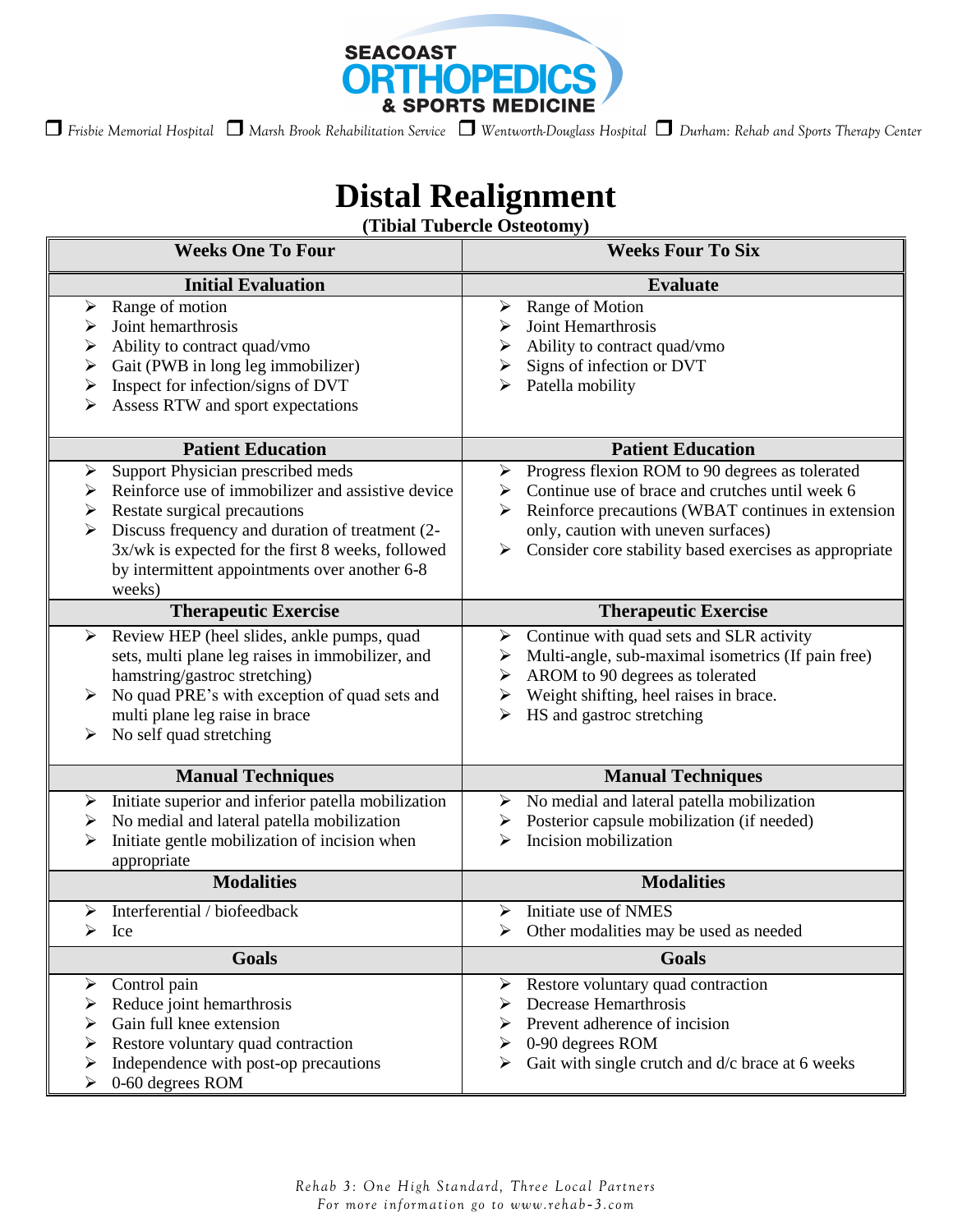

| <b>Weeks Six To Eight</b>                                                                                                                                                               | <b>Weeks Eight To Ten</b>                                                                                                                                                       |
|-----------------------------------------------------------------------------------------------------------------------------------------------------------------------------------------|---------------------------------------------------------------------------------------------------------------------------------------------------------------------------------|
| <b>Evaluate</b>                                                                                                                                                                         | <b>Evaluate</b>                                                                                                                                                                 |
| Gait and brace needs<br>⋗<br><b>Quad Contraction</b>                                                                                                                                    | Any ROM restrictions<br>➤<br>HEP compliance                                                                                                                                     |
| <b>ROM</b><br>Balance                                                                                                                                                                   | <b>Balance</b><br>⋗                                                                                                                                                             |
| <b>Patient Education</b>                                                                                                                                                                |                                                                                                                                                                                 |
| $\triangleright$ D/C brace if good quad contraction<br>$\triangleright$ May need single axillary crutch to normalize gait                                                               |                                                                                                                                                                                 |
| <b>Therapeutic Exercise</b>                                                                                                                                                             | <b>Therapeutic Exercise</b>                                                                                                                                                     |
| Progress to light closed chain exercises for quad<br>➤<br>contraction and proprioception (partial wallslide<br>and leg press) at 8 weeks<br>Bilateral dynamic balance activity          | Initiate squatting, lunging, and step-up progressions<br>➤<br>as tolerated through this timeframe<br>Progress to closed chain exercises on unstable<br>➤<br>surfaces at week 10 |
| <b>Manual Techniques</b>                                                                                                                                                                | <b>Manual Techniques</b>                                                                                                                                                        |
| Patella mobilizations as indicated<br>➤<br>PROM and joint mobilization as indicated                                                                                                     | Patella mobilizations as indicated<br>⋗<br>PROM and posterior capsule stretch as indicated<br>➤                                                                                 |
| <b>Modalities</b>                                                                                                                                                                       | <b>Modalities</b>                                                                                                                                                               |
| Any as Indicated<br>➤                                                                                                                                                                   | Any as Indicated<br>➤                                                                                                                                                           |
| <b>Goals</b>                                                                                                                                                                            | Goals                                                                                                                                                                           |
| Normal gait without crutches or immobilizer by<br>➤<br>week 8<br>Single leg stance with eyes closed for at least 10<br>seconds<br>0-125 degrees ROM<br>Quad strength 4/5 by week 8<br>⋗ | No pain with ADL's<br>➤<br>Quad strength at least 4+/5<br>➤<br>Normal ROM<br>➢                                                                                                  |